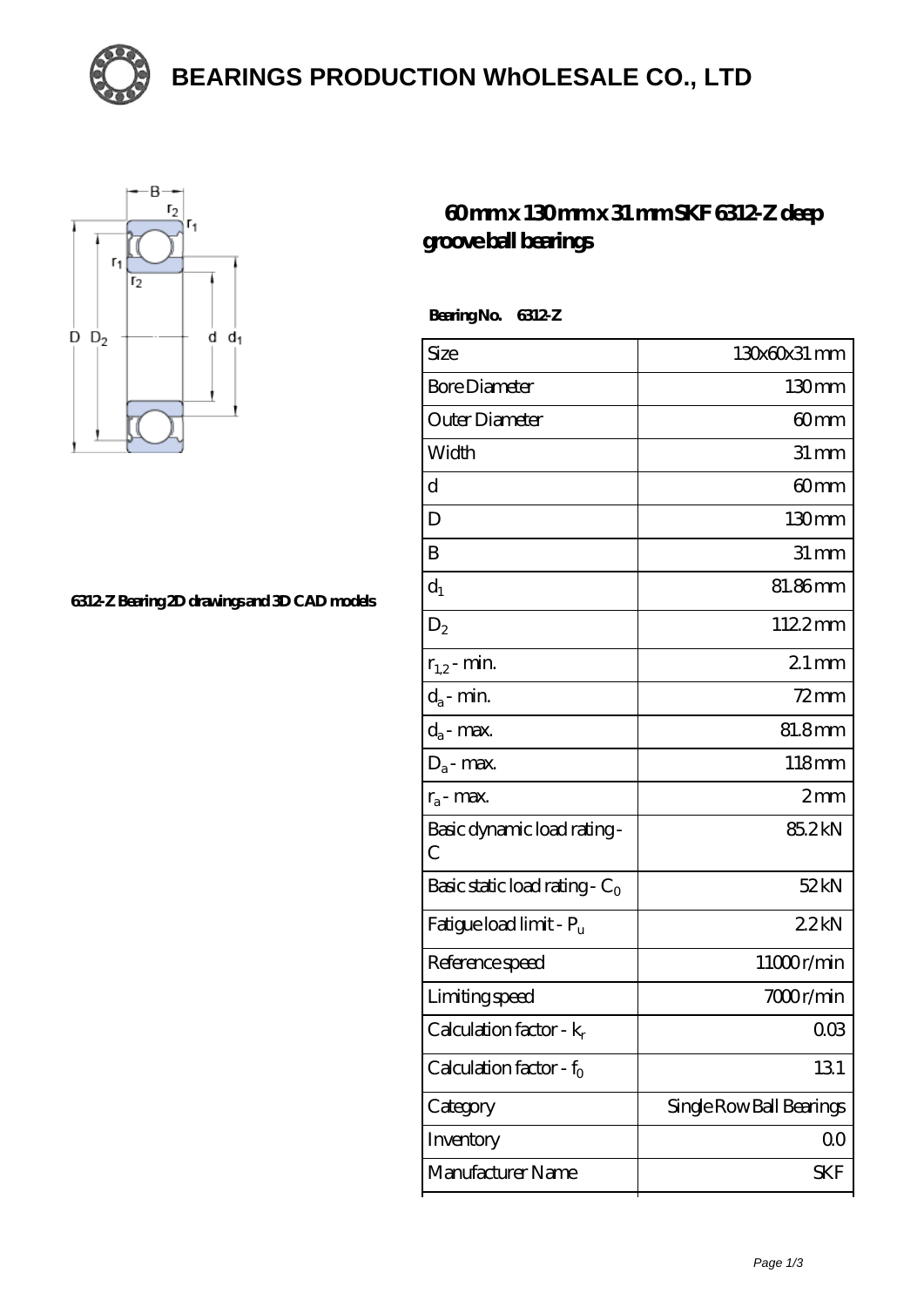

**[BEARINGS PRODUCTION WhOLESALE CO., LTD](https://m.opjfd.com)**

| Minimum Buy Quantity               | N/A                                                                                                                                                                                            |
|------------------------------------|------------------------------------------------------------------------------------------------------------------------------------------------------------------------------------------------|
| Weight / Kilogram                  | 1.78                                                                                                                                                                                           |
| Product Group                      | <b>BOO308</b>                                                                                                                                                                                  |
| Enclosure                          | 1 Metal Shield                                                                                                                                                                                 |
| Precision Class                    | ABEC 1   ISO PO                                                                                                                                                                                |
| Maximum Capacity / Filling<br>Slot | No                                                                                                                                                                                             |
| Rolling Element                    | <b>Ball Bearing</b>                                                                                                                                                                            |
| Snap Ring                          | No                                                                                                                                                                                             |
| Internal Special Features          | No                                                                                                                                                                                             |
| Cage Material                      | Steel                                                                                                                                                                                          |
| <b>Internal Clearance</b>          | CO-Medium                                                                                                                                                                                      |
| Inch - Metric                      | Metric                                                                                                                                                                                         |
| Long Description                   | 60MM Bore; 130MM<br>Outside Diameter; 31MM<br>Outer Race Diameter; 1<br>Metal Shield; Ball Bearing;<br>ABEC 1   ISO PQ No Filling<br>Slot; No Snap Ring No<br><b>Internal Special Features</b> |
| Category                           | Single Row Ball Bearing                                                                                                                                                                        |
| <b>UNSPSC</b>                      | 31171504                                                                                                                                                                                       |
| Harmonized Tariff Code             | 8482105068                                                                                                                                                                                     |
| Noun                               | Bearing                                                                                                                                                                                        |
| Keyword String                     | Ball                                                                                                                                                                                           |
| Manufacturer URL                   | http://www.skf.com                                                                                                                                                                             |
| Manufacturer Item Number           | 6312-Z                                                                                                                                                                                         |
| Weight/LBS                         | 392                                                                                                                                                                                            |
| Bore                               | 2362Inch   60Millimeter                                                                                                                                                                        |
| Outer Race Width                   | 1.22 Inch   31 Millimeter                                                                                                                                                                      |
| Outside Diameter                   | 5.118Inch   130Millimeter                                                                                                                                                                      |
| $d_1$                              | 81.86mm                                                                                                                                                                                        |
| $D_2$                              | 1122mm                                                                                                                                                                                         |
| $r_{1,2}$ min.                     | $21 \text{mm}$                                                                                                                                                                                 |
|                                    |                                                                                                                                                                                                |